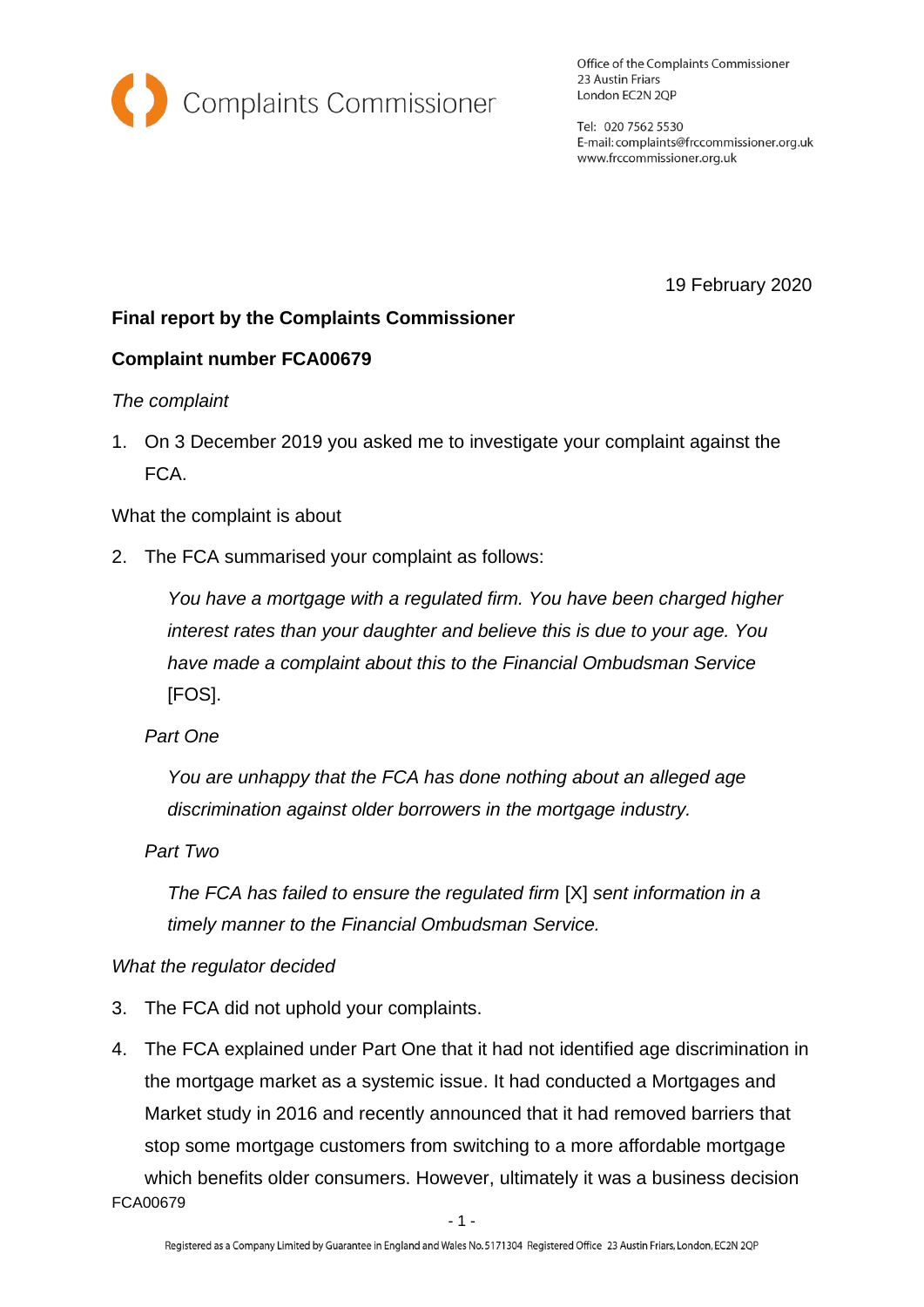for mortgage lenders to consider the various risks posed by a consumer when considering whether to offer a mortgage and what price to charge.

5. The FCA explained under Part Two that the FCA does not become involved in individual disputes between consumers and financial services providers. However, the information you had provided about firm X had been assessed by Supervision but you would not be told what action the FCA had taken, if any, due to confidentiality reasons.

### *Why you are unhappy with the regulator's decision*

- 6. You believe the FCA ought to intervene in your continuing dispute with firm X at the Financial Services Ombudsman by asking the firm to provide information more expeditiously, as your case at the FOS has been going on for over eighteen months and you feel firm X is stalling. (Element One)
- 7. You feel the FCA is not doing enough to address the issue of age discrimination which you believe is prevalent in the UK mortgage market (Element Two)

### *Preliminary point*

8. First, I should explain what I can and cannot investigate. My role is to review the actions or inactions of the FCA. I cannot investigate the actions of firm X or the FOS.

### *My analysis*

### Element One

- 9. I appreciate you are frustrated because your case against firm X at the FOS is not being resolved as quickly as you would like, and that this may be affecting you. However, the FCA is correct in saying that it cannot become involved in your case.
- 10. By way of background, the FCA has a statutory duty to secure an appropriate degree of protection for consumers. It does so by regulating the financial industry through the setting of standards which firms must meet, and by taking action where that is justified. It does not resolve individuals' complaints against the firms it regulates: that is the role of the FOS and/or the courts.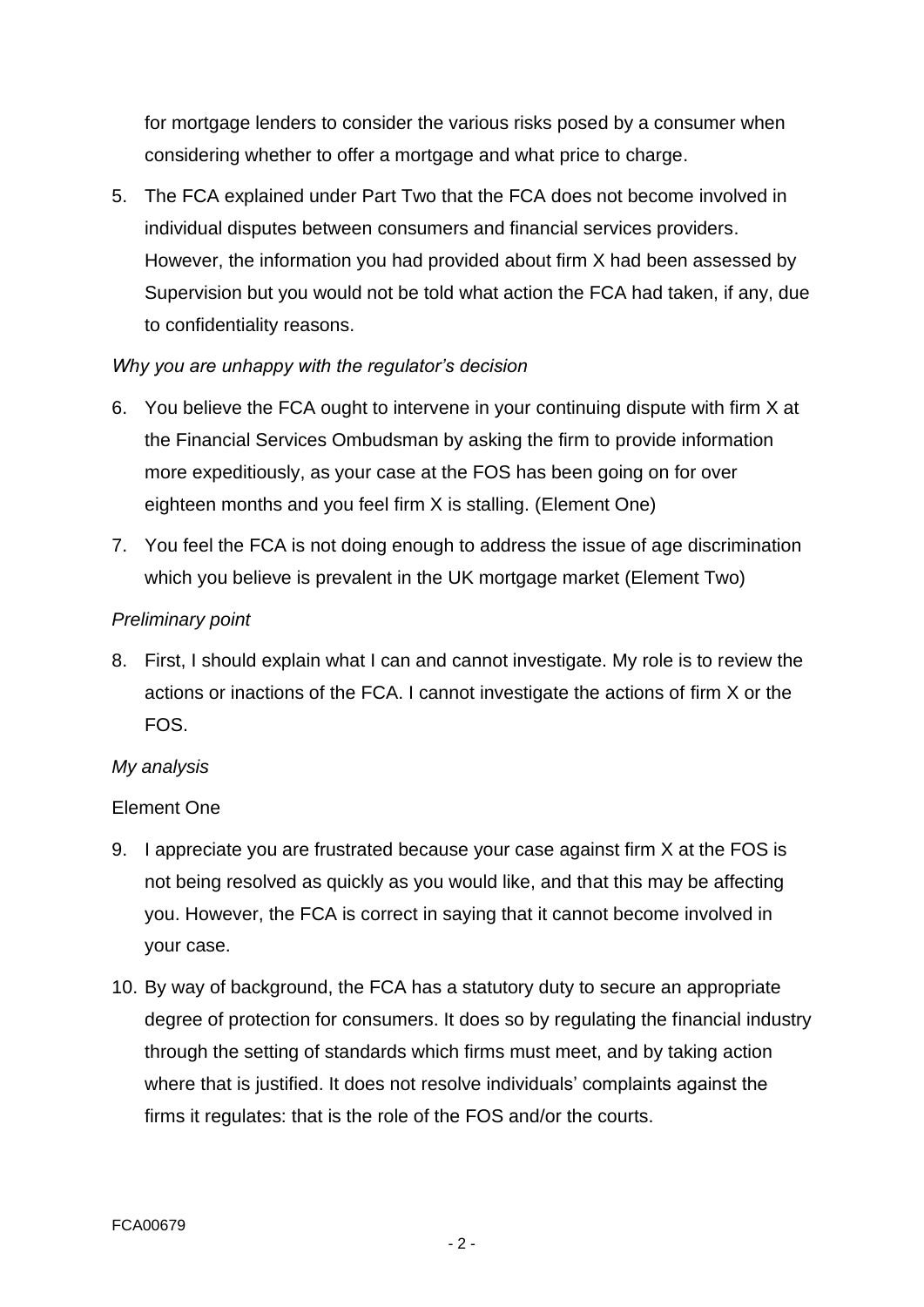- 11. That does not mean that the FCA cannot investigate concerns arising from information about individual complaints, but it investigates those to decide whether or not regulatory action is justified, rather than whether or not the individual requires redress. Any action the FCA may or may not take as a result of the information you provided would not lead to redress for you personally.
- 12. As you were told, the FCA does not generally say what action has been taken in response to the information that it receives. This is because section 348 (s.348) of the Financial Services & Markets Act 2000 (FSMA) classes some information the FCA holds about firms as confidential, and restricts how that information is dealt with. In addition to this, any information that is not restricted by s.348 FSMA may be restricted due to the FCA's policy on sharing information about regulated firms and individuals, who also have legal protections. Under this policy, the FCA will not normally disclose the fact of continuing action without the agreement of the firm concerned. There is a good explanation of the statutory and FCA policy restrictions on information sharing

a[thttps://www.fca.org.uk/freedom-information/information-we-can-share.](https://www.fca.org.uk/freedom-information/information-we-can-share) This means that, as you were told, there is no general right for members of the public to know the outcome of reports that they make.

13. However, having studied the FCA's records I can say that I am satisfied that the FCA has given the information you provided about firm X proper consideration. Like the FCA, I am also required to respect confidentiality. Unfortunately, I cannot say any more than that, and I recognise that that will be frustrating for you.

#### Element Two

14. As a result of my investigation of your complaint, the FCA has provided additional information, which I can share with you:

*The Mortgage Market Study [conducted by the FCA in 2016] did not specifically look at age discrimination. The Market Study aimed to consider:* 

• *consumers' ability to make effective choices given the tools available; and*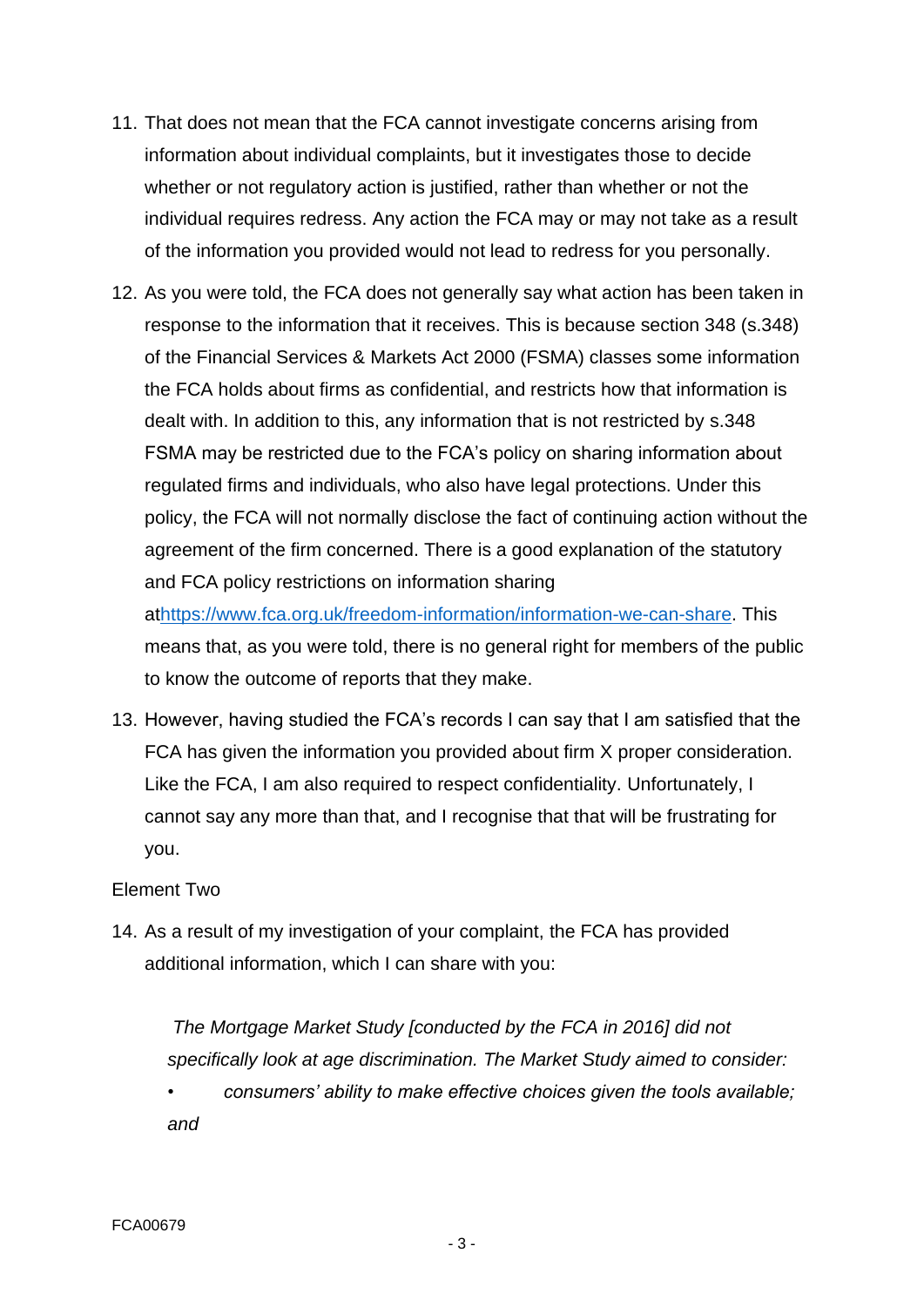• *commercial arrangements between firms leading to possible conflicts of interest.* 

*These topics were arrived at following consultation on the terms of reference, and in the light of previous FCA work. When agreeing the Market Study's terms of reference we were also midway through a project that ultimately resulted in the publication of Occasional Paper OP31 on an Ageing Population.* 

*This work was intended to, amongst other things,:* 

- *challenge financial exclusion;*
- *ensure firms proactively recognise the potential vulnerabilities associated with older consumers and act with appropriate levels of care; and*
- *encourage firms to consider the issues posed by demographic change, and take steps to mitigate potential risks or harm.*

*The Occasional Paper (OP) did not identify age discrimination. Instead, it noted that: "In response to the changing nature of our ageing society, lenders have increased or even removed upper age limits in the mortgage market. They have also introduced specialist teams to assist customers who have non-standard needs".* 

*However, it also noted that there are risks that older consumers' financial services needs are not being fully met, resulting in exclusion, poor customer outcomes and potential harm. We committed in the OP to keep under review "how the financial services industry is adapting to meet the needs of older consumers".* 

*….. it would be right to say that we have not identified evidence of age discrimination being a systemic issue in the mortgage market. We do though, as the OP mentioned above bears out, have a strong interest in how regulated markets are meeting the needs of older borrowers.* 

*We have been considering the issues further in the context of the intergenerational issues discussed in DP19/02. We will be following up this on this work, which explored a number of mortgage market implications, in 2020.*